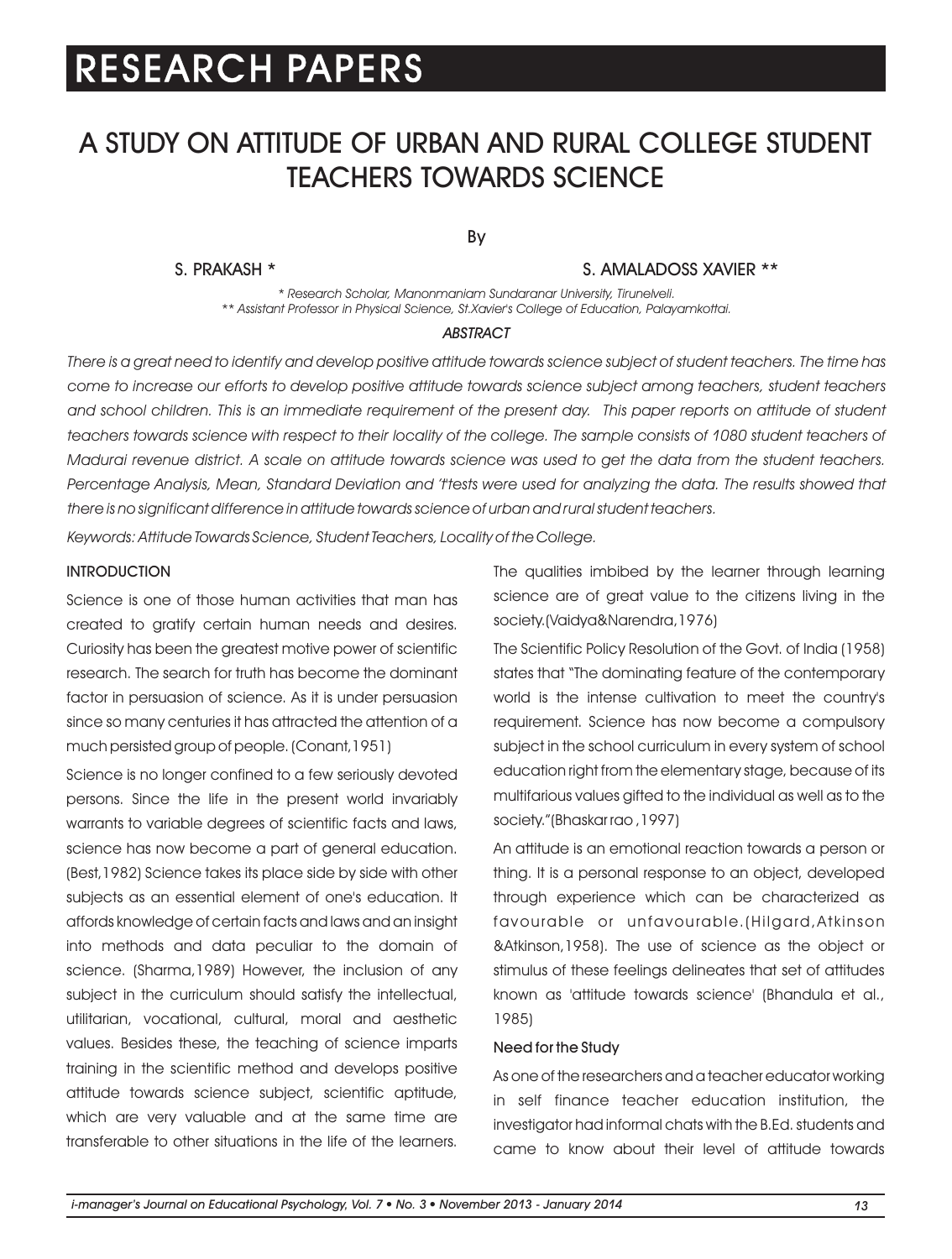science. The author came to know that many student teachers did not possess adequate level of attitude towards science which is very much needed for them to undergo teacher education programme successfully that would help them to become successful teachers in the future and prepare the youngers for a bright future of the nation. As science is a universal subject, the investigator wanted to study the effect of locality on the college of student teachers upon attitude towards science. Under these circumstances, the investigator has decided to undertake a study on attitude of urban and rural college student teachers towards science.

#### **Objectives**

·To find out the level of attitude towards science and its dimensions of student teachers.

·To find out whether there is any significant difference in the attitude towards science and its dimensions of student teachers with respect to their locality of the college

#### Hypotheses

·The level of attitude towards science and its dimensions of student teachers is moderate.

·There is no significant difference in the attitude towards science and its dimensions of student teachers with respect to their locality of the college..

#### Methodology

Survey method of research was adopted for the study. (Garrett&Woodworth, 1969)

#### Population and Sample for the Study

The population for the present study consists of all B.Ed. students of Madurai revenue district.1080 B.Ed. students from 20 colleges of education, Madurai revenue district were selected through Random Sampling Technique for the study. The overall response rate was 82%.

#### Tools Used for the Study

For the present study, the investigator used the following tools,

·Attitude towards Science Scale prepared and validated by the investigator.

A Likert scale was constructed. (Edwards, 1967).The

questionnaire consists of 25 items. Among them 13 are positive items and 12 are negative items. The tool included four dimensions namely personal confidence about the subject matter, involvement with the subject, usefulness of the subject content and perception of teacher's attitude.

Personal Data Sheet prepared by the investigator.

#### Data Analysis

To interpret the raw data, analyses were done using Percentage Analysis, Mean, Standard Deviation and 't'test. The results of the analyses are presented in the Tables 1,2,3. The results showed that,

1. The level of attitude towards science and its dimensions of all student teachers is moderate

2 .The level of attitude towards science and its dimensions of student teachers in terms of locality of the college is moderate.

#### *Null Hypotheses*

3. There is no significant difference in the attitude towards science and its dimensions of student teachers with respect to their locality of the college.

It is inferred from Table 3 that there is no significant difference between urban college student teachers and rural college student teachers in their attitude towards science in total, and its dimensions-personal confidence about the subject matter, involvement with the subject, and usefulness of the subject content, whereas there is significant difference between urban and rural college student teachers in the dimension-perception of teacher's attitude.

From the mean value, it is found that urban college student teachers (M=11.13, S=2.772)are better in their perception of teacher's attitude than rural college student teachers (M=10.77,S=2.803).

#### Findings

1. a) 22.9% of the student teachers have high level of personal confidence about the subject matter.

b) 25.9% of the student teachers have high level of involvement with the subject.

c) 27.6% of the student teachers have high level of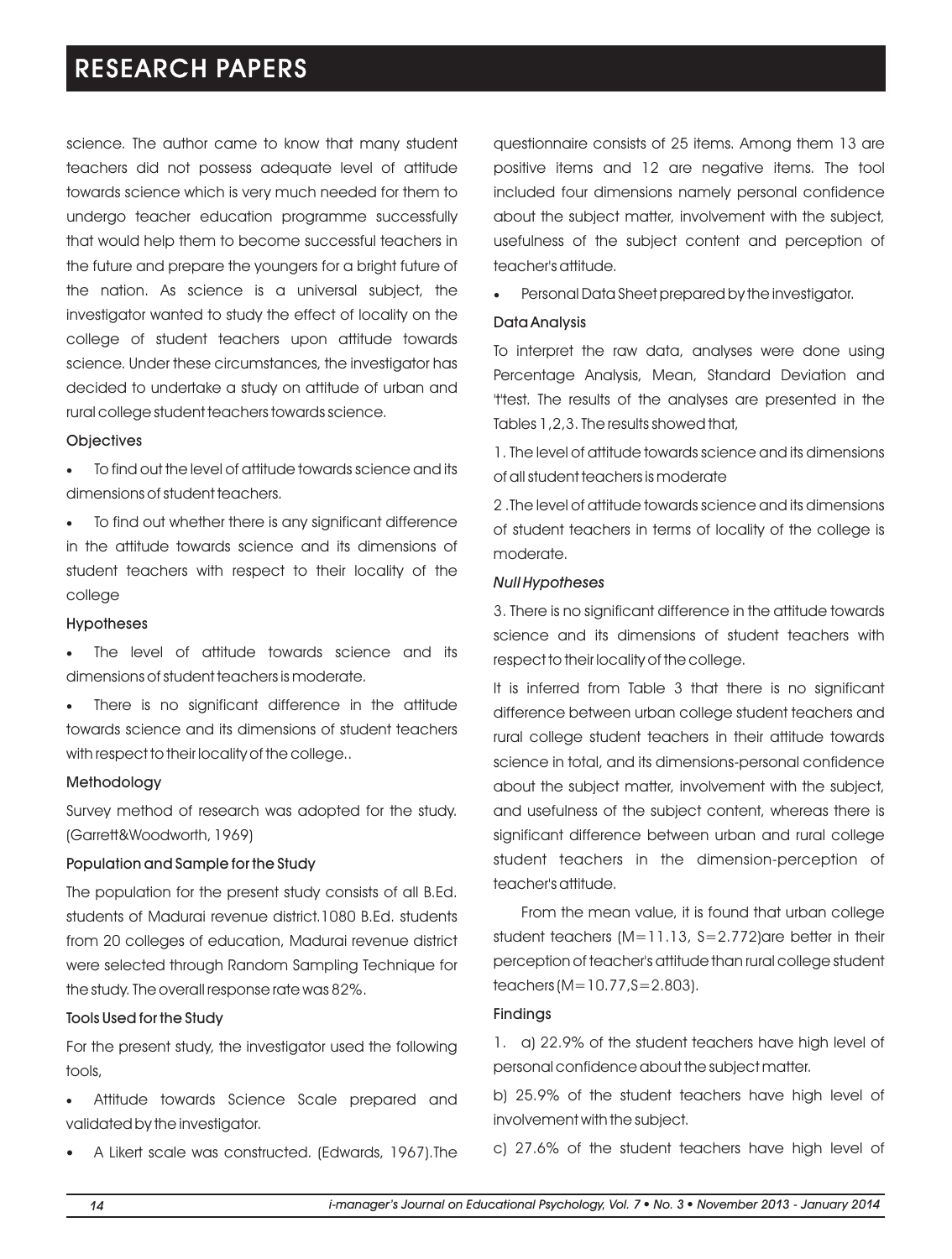usefulness of the subject content.

d) 28% of the student teachers have high level of perception of teacher's attitude.

e) 25.1% of the student teachers have high level of attitude towards science in total. (From Table 1)

2. a) 26.7% of the urban college student teachers have high level of personal confidence about the subject matter and 20.1% of the rural college student teachers have high level of personal confidence about the subject matter.

b) 24.7% of the urban college student teachers have high level of involvement with the subject and 26.8% of the rural college student teachers have high level of involvement with the subject.

c) 29.8 % of the urban college student teachers have high level usefulness of the subject content and 26.0% of the rural college student teachers have high level of usefulness of the subject content.

d) 31.5% of the urban college student teachers have high level of perception of teacher's attitude and 25.4% of the rural college student teachers have high level of

|                                                    | Low |      |     | Moderate | High |      |
|----------------------------------------------------|-----|------|-----|----------|------|------|
| Dimensions                                         | N   | $\%$ | N   | $\%$     | N    | $\%$ |
| Personal Confidence<br>about the subject<br>matter | 257 | 23.8 | 576 | 53.3     | 247  | 22.9 |
| Involvement<br>with the subject                    | 279 | 25.8 | 521 | 48.2     | 280  | 25.9 |
| Usefulness of the<br>subject content               | 289 | 26.8 | 493 | 45.6     | 298  | 27.6 |
| Perception of<br>teacher's attitude                | 322 | 29.8 | 456 | 42.2     | 302  | 28.0 |
| Attitude towards<br>science in total               | 278 | 25.7 | 531 | 49.2     | 271  | 25.1 |

#### Table 1. Level of attitude of student teachers towards science and its dimensions

|                               | Low      |      | Moderate |      | High |      |
|-------------------------------|----------|------|----------|------|------|------|
|                               | N        | %    | N        | $\%$ | N    | ℅    |
| Urban                         | 110      | 24.0 | 225      | 49.2 | 122  | 26.7 |
| Rural                         | 147      | 23.6 | 351      | 56.3 | 125  | 20.1 |
| Urban                         | 120      | 26.3 | 224      | 49.0 | 113  | 24.7 |
| Rural                         | 159      | 25.5 | 297      | 47.7 | 167  | 26.8 |
| Urban                         | 116      | 25.4 | 205      | 44.9 | 136  | 29.8 |
| Rural                         | 173      | 27.8 | 288      | 46.2 | 162  | 26.0 |
| Perception of teacher's Urban | 126      | 27.6 | 187      | 40.9 | 144  | 31.5 |
| Rural                         | 196      | 31.5 | 269      | 43.2 | 158  | 25.4 |
| Urban                         | 121      | 26.5 | 210      | 46.0 | 126  | 27.6 |
| Rural                         | 157      | 25.2 | 321      | 51.5 | 145  | 23.3 |
|                               | Locality |      |          |      |      |      |

Table 2. Level of attitude of student teachers towards science and its dimensions in terms of locality of the college

perception of teacher's attitude.

e) 27.6 % of the urban college student teachers have high level of attitude towards science in total and 23.3% of the rural college student teachers have high level of attitude towards science in total.(From Table 2)

3. There is no significant difference between urban college student teachers and rural college student teachers in their attitude towards science in total and its dimensions-personal confidence about the subject matter, involvement with the subject, and usefulness of the subject content, whereas there is significant difference between urban and rural college student teachers in the dimension-perception of teacher's attitude.(From Table 3)

#### Discussion

From the present investigation, it is found that only 25.1% of the sample has high level of attitude towards science. While studying in terms of dimensions of attitude towards science, very small amount of the respondents have high level of personal confidence about the subject matter, involvement with the subject, usefulness of the subject content and perception of teacher's attitude. Moreover majority of the sample have moderate level of attitude towards science and its dimensions. This implies that the student teachers might have been exposed to minimum levels of science activities in their under graduate level and hence they possess a moderate level of attitude towards science.

| Dimensions                                            | Nature of the<br>college | Mean  | SD     | Calculated<br>'t' Value | 'p' Value | Remarks<br>at 5%<br>Level |
|-------------------------------------------------------|--------------------------|-------|--------|-------------------------|-----------|---------------------------|
| Personal<br>confidence about<br>the subject<br>matter | Urban                    | 26.13 | 5.131  | 1.402                   | 0.161     | NS                        |
|                                                       | Rural                    | 25.71 | 4.806  |                         |           |                           |
| Involvement with<br>the subject                       | Urban                    | 25.97 | 5.037  | 0.343                   | 0.732     | NS                        |
|                                                       | Rural                    | 26.08 | 5.178  |                         |           |                           |
| Usefulness of the<br>subject content                  | Urban                    | 20.74 | 4.676  | 1.467                   | 0.143     | NS                        |
|                                                       | Rural                    | 20.31 | 4.804  |                         |           |                           |
| Perception of<br>teacher's attitude                   | Urban                    | 11.13 | 2.772  | 2.056                   | 0.040     | S                         |
|                                                       | Rural                    | 10.77 | 2.803  |                         |           |                           |
| Attitude towards<br>science in total                  | Urban                    | 84.02 | 13.462 | 1.901                   | 0.058     | <b>NS</b>                 |
|                                                       | Rural                    | 82.44 | 13.559 |                         |           |                           |

Table 3. Significant difference between urban and rural college student teachers in their attitude towards science and its dimensions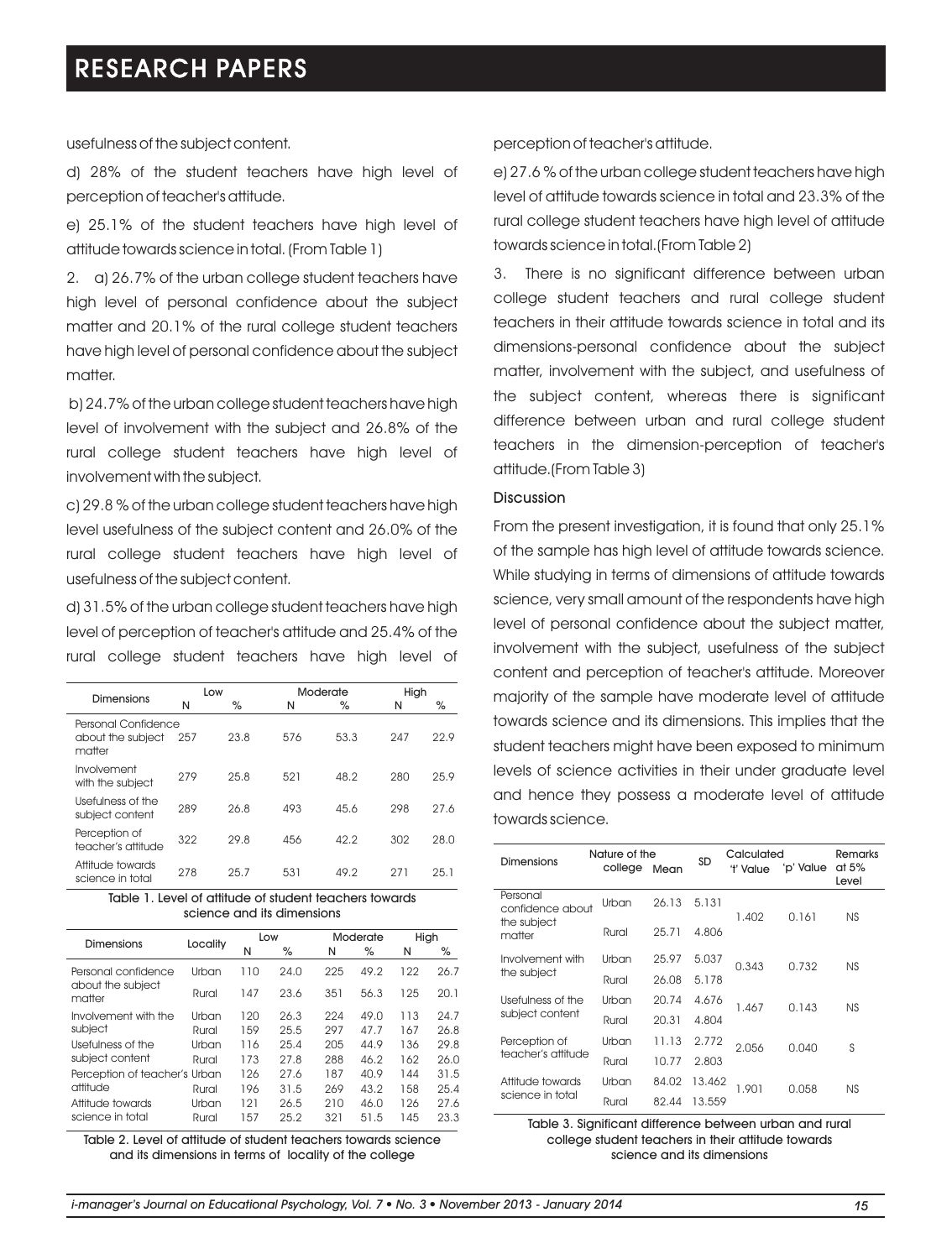With the sample of the study classified in terms of their locality of the college, it is observed that the 27.6 % of urban college student teachers have high level of attitude towards science and only 27.3 % of rural college student teachers have high level of attitude towards science. In the dimensions, personal confidence about the subject matter, involvement with the subject, and usefulness of the subject content, and in perception of teacher's attitude urban college student teachers are found to be better than the rural college student teachers. This may be due to the fact that urban college student teachers have opportunities of better infrastructural facilities, versatile and qualified faculties and use of technological resources.

From the analysis of data in the present investigation, urban college and rural college student teachers do not differ significantly in their personal confidence about the subject matter, involvement with the subject and usefulness of the subject content and attitude towards science in total whereas they differ significantly in their perception of teacher's attitude. This may be due to the fact that urban college student teachers feel free to talk to their teachers and clarify their doubts regarding the subject and their career than rural college student teachers.

#### Recommendations

The authors suggested the following for improving the attitude towards science of student teachers:

It is found that attitude towards science of student teachers is moderate.The rural teacher educational institutions should provide rich environment to improve the science learning skill of the students.

·Science exhibitions should be organized in institutions to stimulate student teachers natural curiosity.

·Science club, Eco club and Nature club should be established in institutions to encourage the student teachers to participate in club activities.

·The institutions should arrange outdoor activities like gardening, nature walk, visiting industries, camping etc in order to increase the attitude of student teachers in science.

·Student teachers should be encouraged to read magazines and Journals that deal with science.

·Co-curricular and Extracurricular activities should be encouraged to promote awareness about science.

The mass media available may be properly utilized to create awareness towards science.

The institutions should provide high quality teacher educators to teach science.

#### Conclusion

The author concluded that the locality-wise analysis on attitude of student teachers towards science brought out the fact that the rural college student teachers are lacking in personal confidence about the subject matter, involvement with the subject, usefulness of the subject content, perception of teacher's attitude and attitude towards science in total.

#### References

[1]. Aggarwal, R. N. (1964). "*Educational and Psychological measurement*". Agra: Kalidass Printing Press.

[2]. Aggarwal, Y.P. (2006). "*Statistical Methods: Concepts, Application and Computation*". New Delhi: Sterling Publishers Pvt. Limited.

[3]. Best, John W. (1982). "*Research in Science Education*". 4th Ed., New Delhi: Prentice Hall of India Private Limited.

[4]. Bhandula, N., Chadha, P.C., Sharma,S. and Bhasin, M.P.(1985). "*Teaching of Science*". Ludhiana: Prakash Brothers.

[5]. Bhaskara Rao, D. (1997). "*Scientific Attitude*". New Delhi: Discovery Publishing House.

[6]. Conant, J.B. (1951). "*Science and Common Sense*". New Haven: Yale university press.

[7]. Crow, D. Laster and Crow Alice (1973). "*Educational Psychology*". New Delhi: Eurasia Publishing House Private Limited.

[8]. Dandapani, S.(2006). "*A text book of Advanced Educational Psychology*". New Delhi: Anmol Publications Private Limited.

[9]. Edwards Allen, L. (1967). "*Techniques of Attitude*